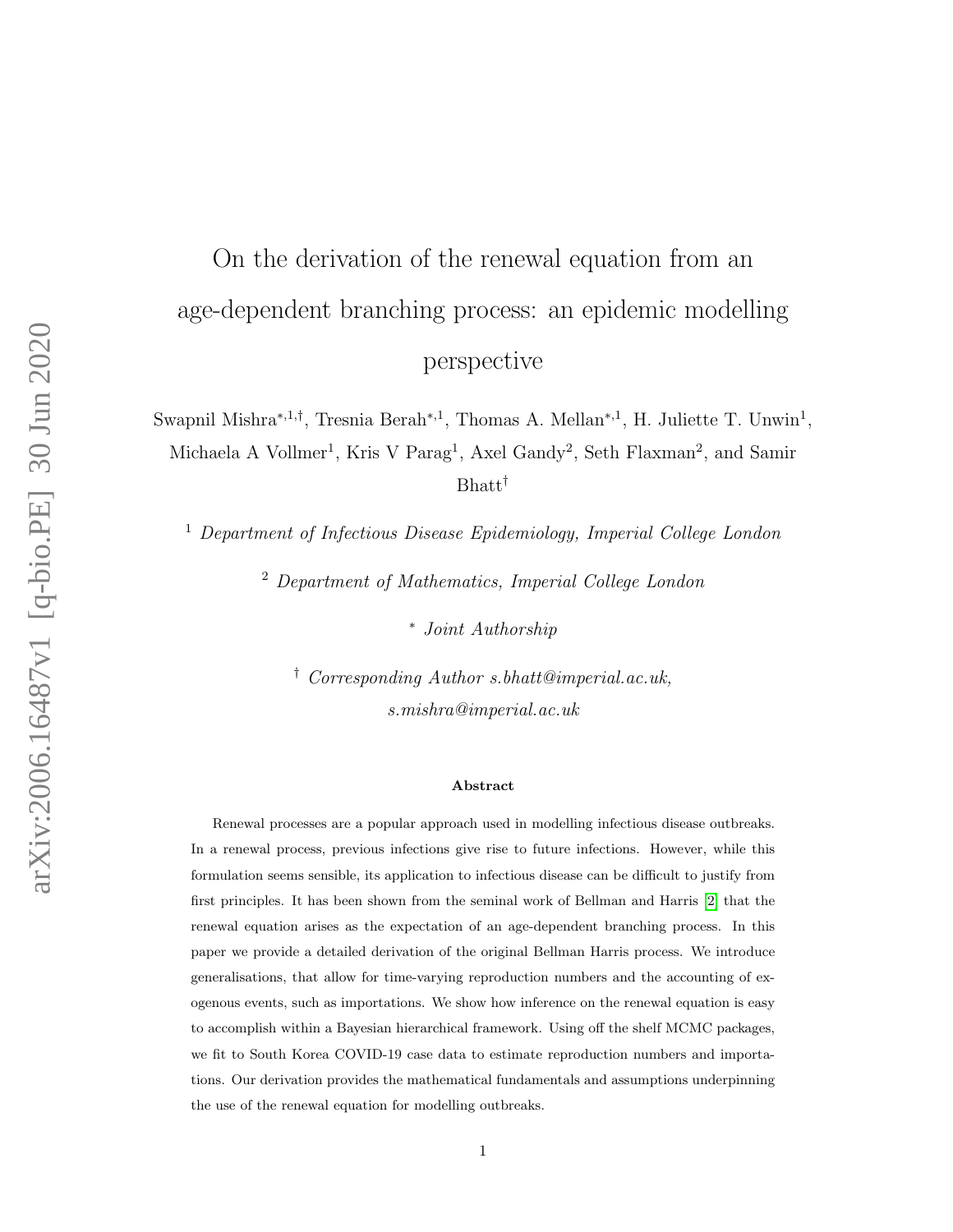#### 1 Introduction

Mathematical descriptions of infectious disease outbreaks are fundamental to forecasting and simulating the dynamics of epidemics, as well as to understanding the mechanics of how transmission occurs. One popular approach to modelling infectious disease outbreaks is founded on renewal processes and the renewal equation. A renewal process generalises a Poisson process to allow for arbitrary (instead of exponential) holding or event waiting times. From an infectious disease perspective, these holding times model how new infections are generated across an epidemic. The expected number of newly infections at some time is then given by the renewal equation [\[9\]](#page-17-0). While this formulation seems sensible, its application to infectious disease can be difficult to justify from first principles since it does not propose a formal mechanism for the generation of infectious events.

In the seminal work of [\[16\]](#page-17-1), Kermack and McKendrick studied the number and distribution of cases of an infectious disease as it is progressed through a population over time. They constructed classes, called compartments, and modelled the propagation of infectious disease via interactions among these compartments. The result is the popular susceptible-infected-recovered (SIR) model, variants of which are widely used in epidemiology. SIR models provide an intuitive mechanism for understanding disease transmission, and in the original derivation of [\[16\]](#page-17-1), they were found to be similar to the Volterra equation [\[23\]](#page-18-0). The Volterra equation is equal to the renewal equation when a convolution operator is applied. This link has been used to justify the role of renewal equations in modelling epidemic processes [\[11,](#page-17-2) [8,](#page-16-1) [21,](#page-17-3) [6\]](#page-16-2). However, the connection between the renewal equation and compartmental models is neither intuitive nor simple and the consequences of the differing assumptions behind both mathematical descriptions can be difficult to assess, especially when the number of compartments or renewal parameters becomes large [\[7,](#page-16-3) [22\]](#page-18-1).

The renewal equation may also be derived by treating every new infection event as a birth in the infected population. The Euler-Lotka equation from ecology [\[19\]](#page-17-4), which tracks the numbers of females in an age-structured population, can then be shown to yield the standard renewal equation of epidemiology [\[11\]](#page-17-2). While this derivation is simple and intuitive, it is somewhat limited. Specifically, it remains unclear how to properly incorporate repeated, imported infections, which can significantly impact the time-course of an epidemic. A stronger and more transparent link between the physical process underlying an infectious outbreak and the formulation of the renewal model is therefore warranted.

Bellman and Harris elegantly captured this underlying infection mechanism by formulating an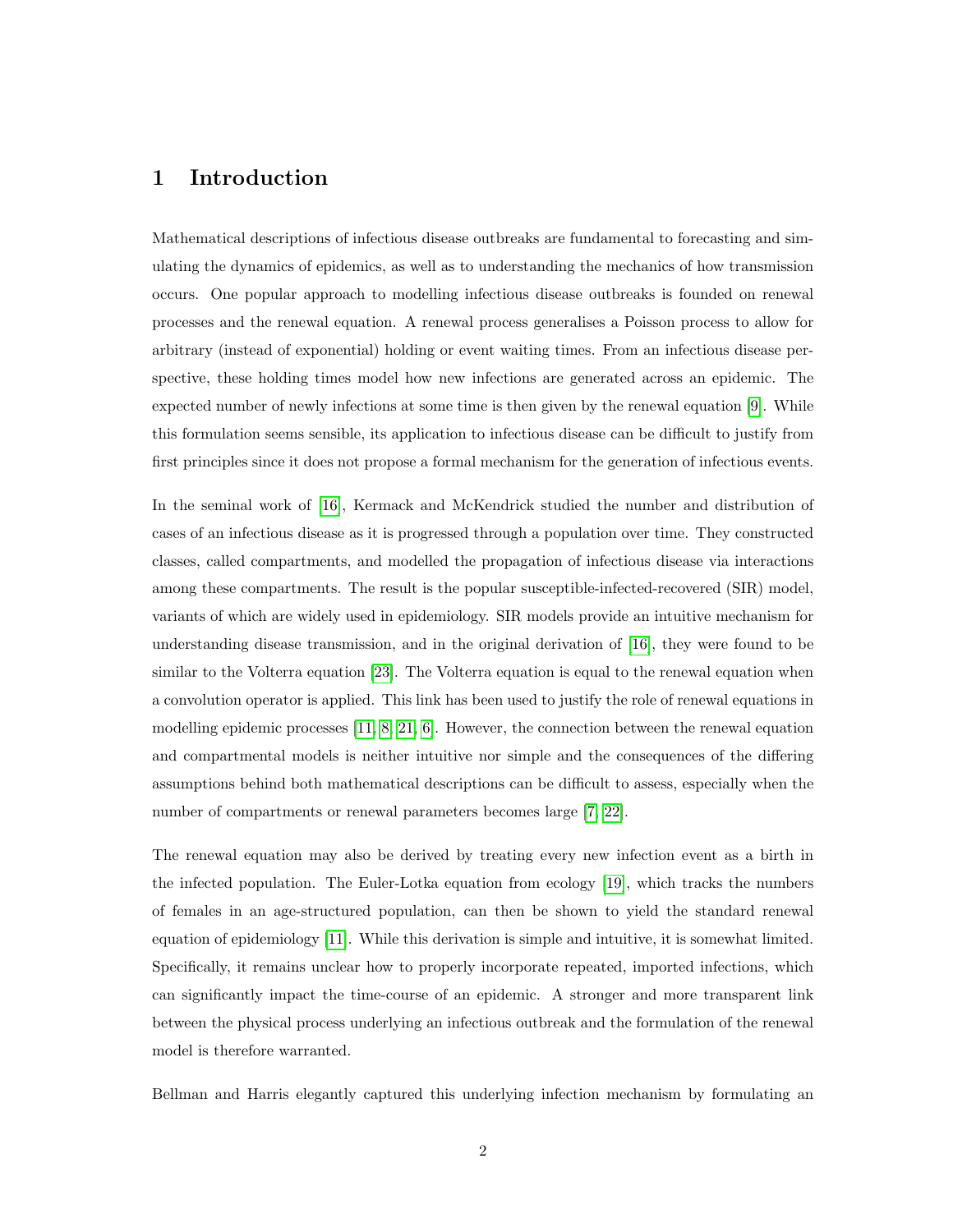age-dependent branching process [\[2\]](#page-16-0). Branching processes describe how individuals stochastically propagate their numbers over time. In epidemiology, age-insensitive branching processes, such as the fundamental Galton-Watson process, which discretise the propagation process into generations, have provided tractable yet intuitive ways of modelling the spread of an infectious disease [\[1,](#page-16-4) [12\]](#page-17-5). However, these approaches, while useful, lack the flexibility and realism of the more general Bellman-Harris processes [\[2,](#page-16-0) [3\]](#page-16-5). Age-dependence allows for the variable time between exposure to a pathogen and the onset of symptoms to be properly modelled and provides a framework for encode useful information on the biology of the infecting pathogen, such as incubation periods and nonmonotonic infectiousness. Given these advantages, it is surprising that only a few epidemiological studies have considered Bellman-Harris approaches [\[4\]](#page-16-6).

To understand the Bellman-Harris process we consider a homogeneous or well-mixed population, in which members can randomly infect one another. Let  $t \in \mathbb{R}^+$ , be a positive real number representing time. We introduce a positive random variable  $\tau \in \mathbb{R}^+$  with probability distribution  $g(\tau)$  and cumulative distribution  $G(\tau) = \int_{t=0}^{\tau} g(t)dt$ . After some random period  $\tau$ , an infected individual can infect  $n \in \mathbb{I}^+$  (positive integers) other individuals with probability  $q_n$ . We are interested in characterising the number of newly infected individuals at time  $t$ , which we denote  $Z(t)$ . However, as each time trajectory of  $Z(t)$  is one possible reality (or sample-path) from the epidemic process, we more broadly aim to calculate and subsequently model, the average number of new infection events at time t,  $E[Z(t)]$ .

Direct calculation of  $E[Z(t)]$  requires the manipulation of a generally intractable integral. Consequently, we adopt a generating function based approach, which allows the expectation to be obtained through derivatives. Generating functions are extremely useful but often hard to understand. They are perhaps best described by Pólya: A generating function is a device somewhat similar to a bag. Instead of carrying many little objects detachedly, which could be embarrassing, we put them all in a bag, and then we have only one object to carry, the bag. By using generating functions, we can use a single mathematical object to represent the complexity of the Bellman-Harris process.

In this paper we explore and exploit the relationship between the Bellman-Harris process and the renewal model approach to infectious disease with the aim of clarifying and understanding the dynamical assumptions underpinning the renewal process. Particularly, we re-derive the generating function of the Bellman-Harris process describing  $Z(t)$  with offspring distribution  $q_n$ . This leads to an integral equation, the expectation of which recovers the renewal formulation of epidemiology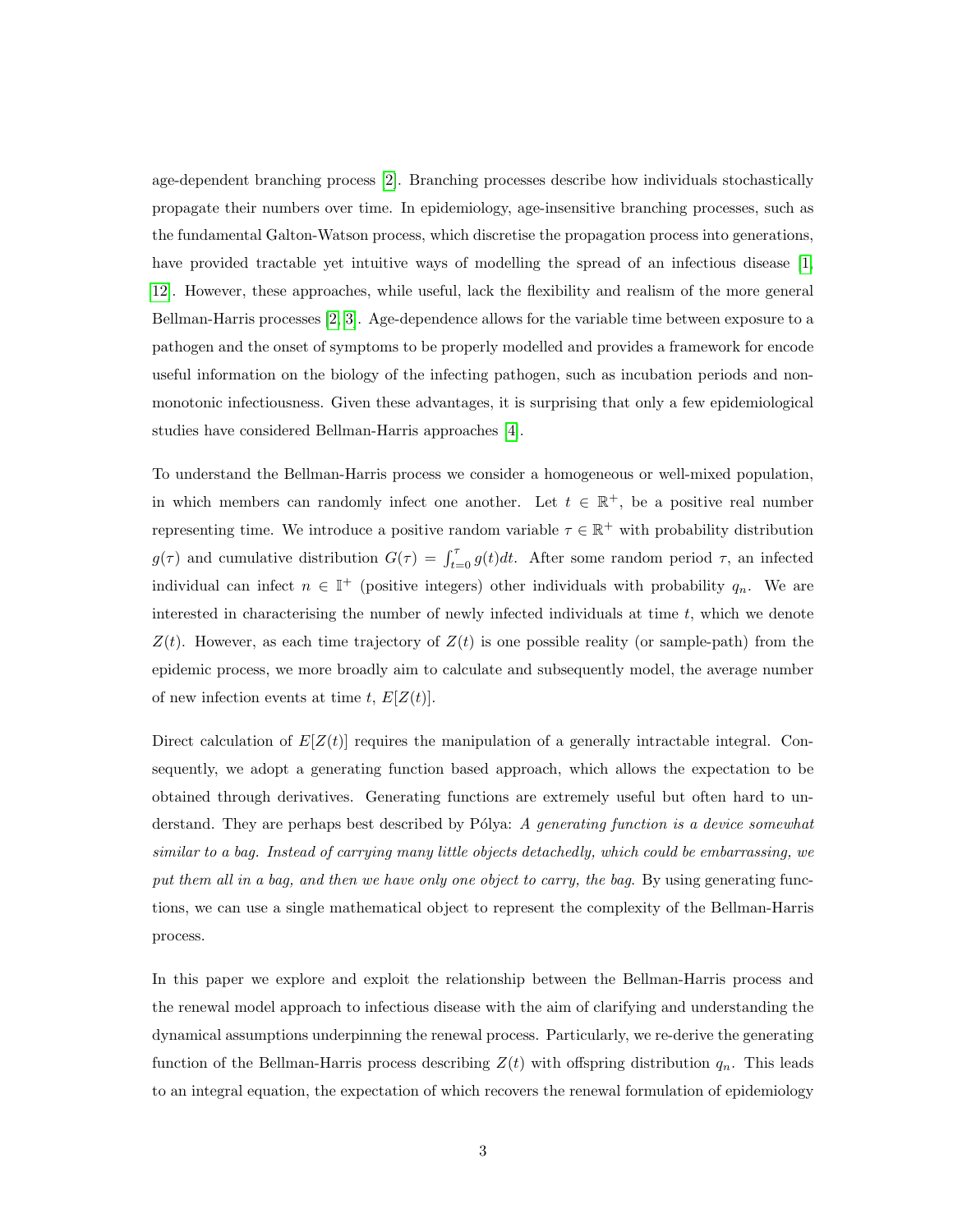[\[11\]](#page-17-2). While this result in itself is not completely new (e.g. it was solved for binary offspring distributions in [\[2,](#page-16-0) [3\]](#page-16-5)), we introduce two key generalisations. The first extends the Bellman-Harris process to allow for time-varying reproduction numbers, while the second provides a rigorous means of accounting for exogenous events, such as importations or zoonoses.

Further, we show how our approach provides a flexible framework for extending both the observation models (i.e. the count noise around  $E[Z(t)]$  and the effective reproduction number parametrisations, commonly employed in epidemic renewal model studies [\[8,](#page-16-1) [21,](#page-17-3) [22\]](#page-18-1). Specifically, we provide functionality for modelling negative binomial and Laplace distributed noise and for fitting autoregressive, polynomial and spline-based descriptions of the reproduction number. All source code is provided at <https://github.com/mrc-ide/bhrp>

#### 2 Deriving the general Bellman-Harris integral equation

Part of the difficulty in understanding the Bellman-Harris equation is the list of objects needed to derive it and their assumptions. We start by listing them here for reference:

- $Z(t)$  is a stochastic counting process for the number of infected individuals,  $n \in \mathbb{I}^+$ , existing at time  $t \in \mathbb{R}^+$ . We are trying to estimate the expectation  $\mathbb{E}[Z(t)]$ .
- $\tau \in \mathbb{R}^+$  is a real random variable for the time taken to infect another individual. In infectious disease epidemiology,  $\tau$  is generally called the serial interval distribution or offspring distribu-tion[\[13\]](#page-17-6).  $\tau$  has a probability measure, distributed by  $\tau \sim g(\tau)$ , with cumulative distribution function  $G(\tau)$ . A crucial assumption is that for each infected individual the distribution of  $g$  is the same and independent of other infected individuals and examples of  $g$  are shown in figure 1.
- $q_n$  is the probability that an individual infects n other individuals. It is clear here that  $q_n$ corresponds to the stochastic basic reproductive number and  $q_n(t)$  to the stochastic timevarying reproductive number. The expected value of  $q_n$  is the expected reproductive number that is ubiquitously used.
- For an arbitrary variable  $|s| \leq 1$ , the generating function for the infection probabilities  ${q_n}_n$  is:  $h(s) = \sum_{n=0}^{+\infty} q_n s^n$ . For infection probabilities to be time dependent  $h(s,t)$  $\sum_{n=0}^{+\infty} q_n(t) s^n$ .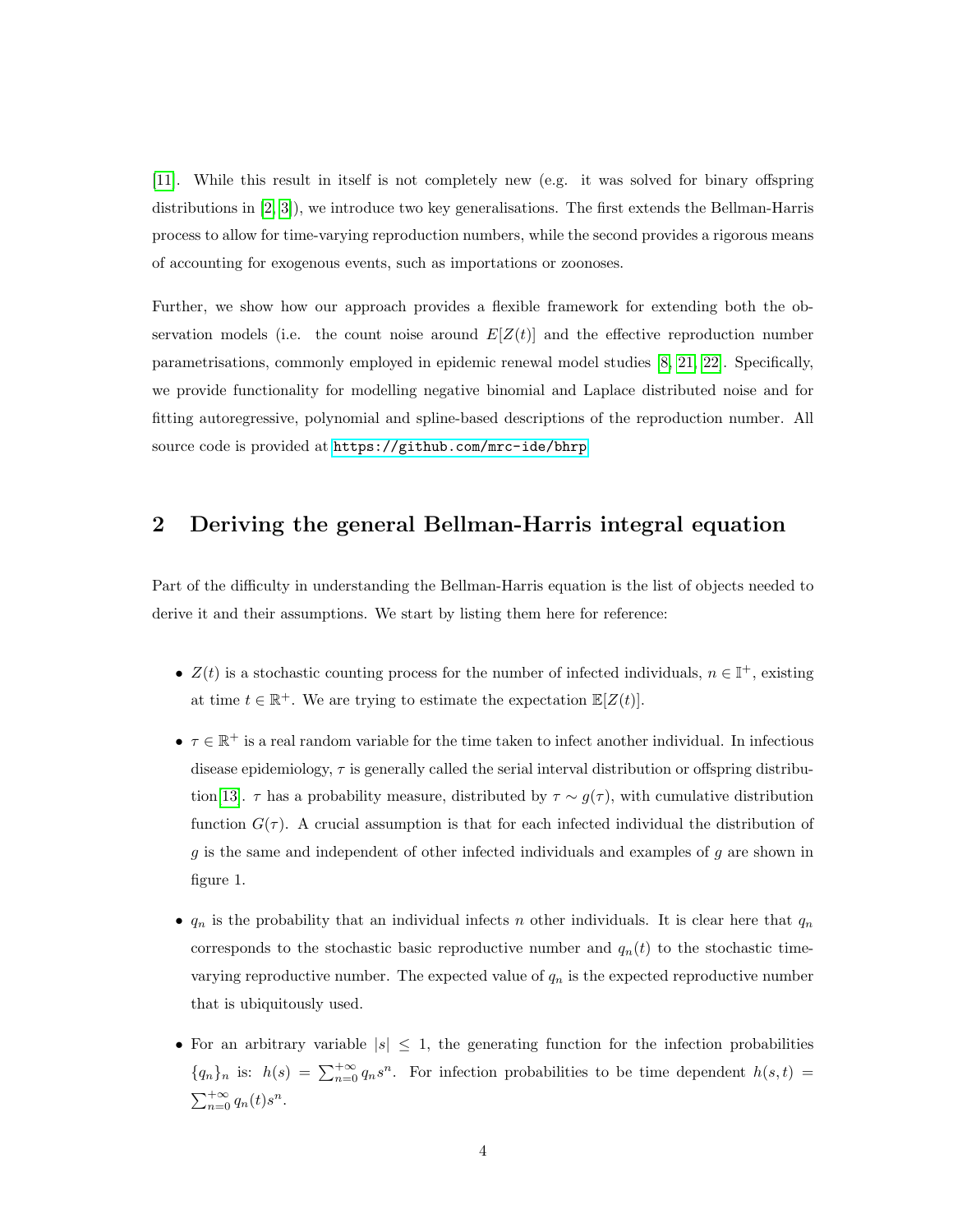• We also introduce probabilities  $p_r(t)$  of having r infected individuals at time  $t : p_r(t) =$  $P(Z(t) = r)$ . We can therefore write the generating function for an arbitrary variable  $|s| \leq 1$ and the number of infected individuals  $Z(t)$  as:  $F(s,t) = \sum_{r=1}^{\infty} p_r(t)s^r$ .

Given the above expressions and the generating functions  $h(s, t)$  and  $F(s, t)$ , we first need an expression for  $p_r(t) = P[Z(t) = r]$ , the probability that there are r infected individuals at time t. Deriving an expression for  $p_r(t)$  is challenging because there are many facets to evaluating this probability. To aid understanding we will explain how to arrive at an expression for  $p_r(t)$  and give a simple example for the binary case, where each individual infects two others. The first consideration is that any infected individual could infect  $n$  others (in time), and therefore we need to first sum over all possible infection probabilities  $\sum_{n=0}^{\infty} q_n(t)$ . The next consideration is that there are many ways to arrive at  $p_r(t)$  and so we need to account for all the combinations of n integers  $\{i_1, i_2, \ldots, i_n\}$ such that we can have r infections i.e.  $i_1 + i_2 + \ldots + i_n = r$ . Therefore, we want to sum over all the ways to get r and multiply these probabilities:  $\sum_{i_1+i_2+\ldots+i_n=r} \prod_{k=1}^n p_{i_k}(t-\tau)$ .  $\tau$  appears in this equation because the r infections have occurred at some time  $\tau$  before t. Finally, we need to integrate (average over) all the possible times  $\tau$  at which the infections occurred, that is  $\int_{\tau=0}^{t} dG(\tau)$ . In the binary case, much simplifies and the first sum disappears because each individual always infects 2 others and the summation is not necessary i.e.  $n \neq 2, q_n = 0$ , and  $q_2 = 1$ . The second sum is also simply  $\sum_{i_1+i_2=r}$  because two individuals are always infected. Therefore, if we wanted to know the probability of seeing say 4 infections at time  $t$  in the binary case, we would need to sum over  $\{p_1(t-\tau) * p_3(t-\tau), p_3(t-\tau) * p_1(t-\tau), p_2(t-\tau) * p_2(t-\tau)\}$  and integrate  $\tau$  with respect to the cumulative distribution function. In this binary case it is useful to notice that after the first infected individual infects two others, the process is self similar; a useful intuition therefore is to count taxa on a binary tree. Note that the Bellman Harris formulation is general and that if G is a step function we have the Galton-Watson family tree model and if G is exponentially distributed we have a Markov branching model. Putting all these constituents together, we can arrive at an expression for  $p_r(t)$  that integrates (or averages) over incorporates the full uncertainty of when previous infections occurred and how many there were at that time. In what follows we will consider an extension of the original Bellman Harris formulation with  $q_n(t)$ , that is the probability of an individual infecting n others varies with time such that

$$
p_r(t) = \sum_{n=0}^{\infty} q_n(t) \left( \sum_{i_1 + i_2 + \dots + i_n = r} \int_{\tau=0}^t \prod_{k=1}^n p_{i_k}(t-\tau) dG(\tau) \right).
$$
 (1)

Another intuition that may help the reader is that in the above equation, the terms in the braces are the coefficients of the generating function  $h(s, t)$ , which therefore have the standard interpretation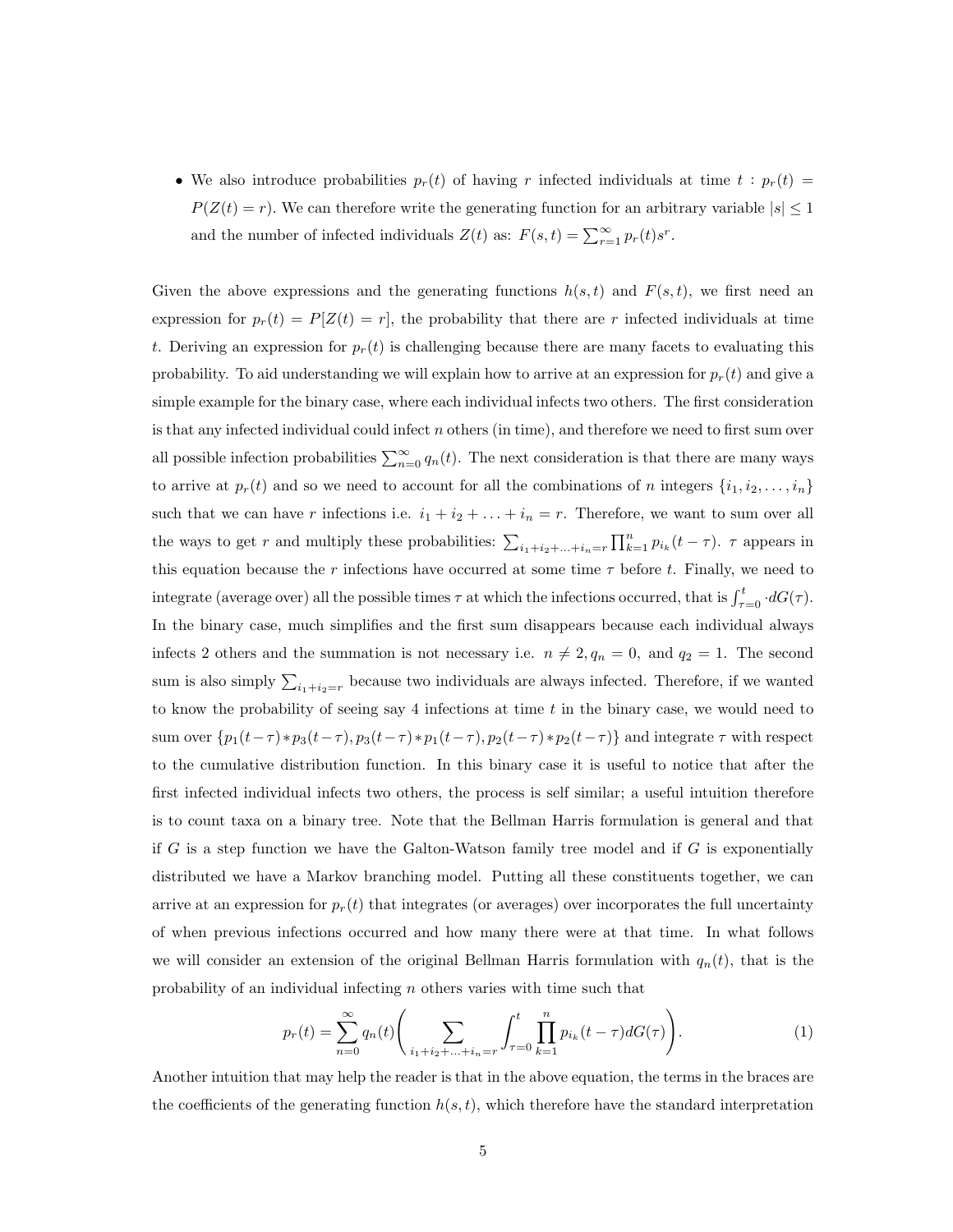of the probability of seeing r infections while factoring all the ways r can appear i.e.  $p_r$ .

Now that we have an expression for  $p_r(t)$ , we can arrive at the generating function  $F(s, t)$  through multiplication with  $s^r$ , over all possible values for r. Since we start with one infected individual,  $r \geq 2$ . Also we note that s<sup>r</sup> can be decomposed into its constituents  $s^r = s^{i_1} s^{i_2} \dots s^{i_n}$ :

$$
\sum_{r=2}^{\infty} p_r(t) s^r = \sum_{r=2}^{\infty} \sum_{n=0}^{\infty} q_n(t) \left( \sum_{i_1+i_2+\ldots+i_n=r} \int_{\tau=0}^t \prod_{k=1}^n p_{i_k}(t-\tau) dG(\tau) \right) s^r
$$
\n(2)

$$
= \sum_{r=2}^{\infty} \sum_{n=0}^{\infty} q_n(t) \left( \sum_{i_1+i_2+\ldots+i_n=r} \int_{\tau=0}^t \prod_{k=1}^n p_{i_k}(t-\tau) s^{i_k} dG(\tau) \right) \tag{3}
$$

$$
= \int_{\tau=0}^{t} \sum_{n=0}^{\infty} q_n(t) \left( \sum_{r=2}^{\infty} \Big( \sum_{i_1+i_2+\ldots+i_n=r} \prod_{k=1}^n p_{i_k}(t-\tau) s^{i_k} \Big) \right) dG(\tau).
$$
 (4)

The interchange of sums and integrals is a consequence of Fubini/Tonelli conditions (i.e all the above functions are positive and the integral with respect to  $\tau$  converges absolutely).

To simplify the above equation, we can now refactor the individual constituents of  $r$  - the indices  ${i_1 + i_2 + \ldots + i_n = r}$ . In this simplified notation, the fact that r is made up of a multitude of infection branches is hidden to simplify subsequent derivation. However the reader should remember that  $r$  is comprised of many possible branches and combinations.

<span id="page-5-0"></span>
$$
\sum_{r=2}^{\infty} \left( \sum_{\substack{i_1+i_2+\ldots+i_n=r}} \prod_{k=1}^n p_{i_k}(t-\tau)s^{i_k} \right) = \left( \sum_{r=2}^{\infty} p_r(t-\tau)s^r \right)^n, \tag{5}
$$

To see how equation [5](#page-5-0) is arises, note that:

$$
\left(\sum_{r=0}^{\infty} p_r s^r\right)^n = \sum_{r=0}^{\infty} \left(\sum_{i_1 + \dots + i_n = r} p_{i_1} p_{i_2} \dots p_{i_n} s^r\right)
$$
(6)

$$
= \sum_{r=0}^{\infty} \left( \sum_{i_1 + ... + i_n = r} p_{i_1} p_{i_2} ... p_{i_n} s^{i_1} s^{i_2} ... s^{i_n} \right) \tag{7}
$$

$$
= \sum_{r=0}^{\infty} \Big( \sum_{i_1 + \dots + i_n = r} \prod_{k=1}^n p_{i_k} s^{i^k} \Big). \tag{8}
$$

so that the generating function  $F(s, t)$  can be written more compactly as

<span id="page-5-1"></span>
$$
\sum_{r=2}^{\infty} p_r(t) s^r = \int_{\tau=0}^t \sum_{n=0}^{\infty} q_n(t) \left( \sum_{r=2}^{\infty} p_r(t-\tau) s^r \right)^n dG(\tau).
$$
 (9)

To simplify equation [9,](#page-5-1) we need to remember several choices we have made and defined. First if we define the generating function of  $Z(t)$  as  $F(s,t) = \sum_{r=2}^{\infty} p_r(t) s^r$ , then clearly for some other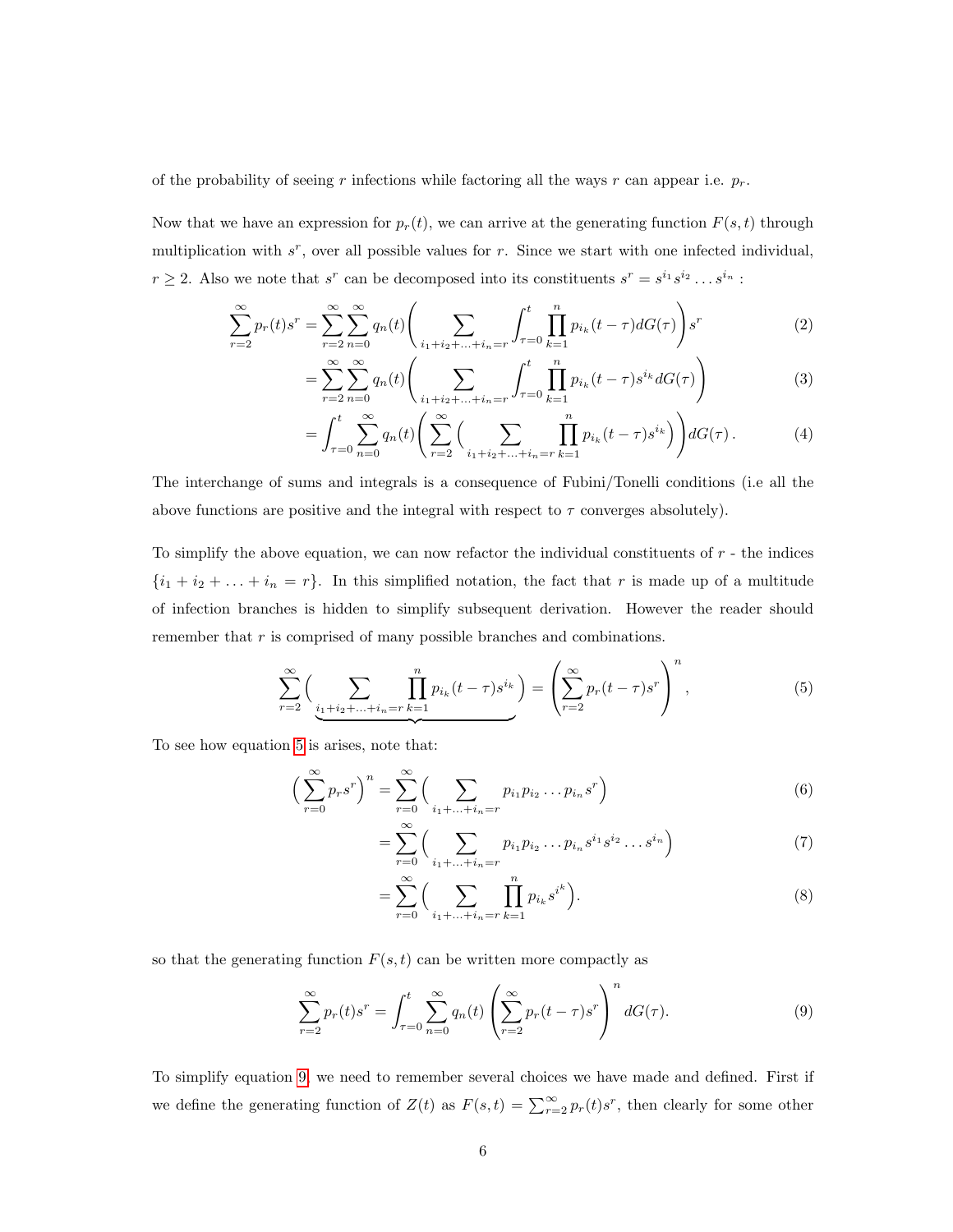time  $t - \tau$ , the generating function is:

$$
F(s, t - \tau) = \sum_{r=2}^{\infty} p_r(t - \tau)s^r.
$$
 (10)

Finally, remembering that the generating function for infection probabilities is  $h(s,t) = \sum_{n=0}^{\infty} q_n(t) s^n$ , we can rewrite:

<span id="page-6-0"></span>
$$
\sum_{r=2}^{\infty} p_r(t) s^r = \int_{\tau=0}^t \underbrace{\left(\sum_{n=0}^{\infty} q_n(t) \big(F(s, t-\tau)\big)^n\right)}_{h\left(F(s, t-\tau), t\right)} dG(\tau) = \int_{\tau=0}^t h\left(F(s, t-\tau), t\right) dG(\tau). \tag{11}
$$

Notice in this equation that the under brace can be simplified using the generating function  $h$ ,  $h(s,t) = \sum_{n=0}^{+\infty} q_n(t) s^n$ . While this step can seem confusing, it is simply using the two generating functions and noticing recursive relationships. To finally arrive at the generating function  $F(s, t)$  =  $\sum_{r=1}^{\infty} p_r(t) s^r$ , we need to take equation [11](#page-6-0) and sum from  $r = 1$ . For  $r = 1$ ,  $p_1(t) = 1 - G(t)$ , or the probability of the index case *not* infecting anyone.  $F(1,t)$  is therefore  $F(1,t) = (1 - G(t))s<sup>1</sup>$ from the definition of our generating function. Putting this all together we arrive at the celebrated Bellman-Harris integral equation:

<span id="page-6-1"></span>
$$
F(s,t) = (1 - G(t)) s + \int_{\tau=0}^{t} h(F(s, t-\tau), t) dG(\tau).
$$
 (12)

Normally the Bellman-Harris equation is derived with  $q_n$  not  $q_n(t)$  resulting in the more familiar

<span id="page-6-2"></span>
$$
F(s,t) = (1 - G(t)) s + \int_{\tau=0}^{t} h(F(s, t - \tau)) dG(\tau).
$$
 (13)

We have derived both expressions to show how the expected basic reproductive number and timevarying reproductive numbers (a fundamental metric in infectious disease modelling) can arise. This will be shown when taking expectations below.

#### 3 The renewal equation

At first glance the generating function in equations [12](#page-6-1) and [13](#page-6-2) seems impenetrable and unsolvable. However, by exploiting the favorable properties of generating functions, we can easily calculate the moments of  $Z(t)$  by calculating the derivatives of the generating function at  $s = 1$ .

Remember, the generating function of the number of infected individuals at time  $t$ ,  $Z(t)$ , is  $\sum_{r=1}^{\infty} p_r(t) s^r$ . We denote the first moment (mean) of the generating function as the first derivative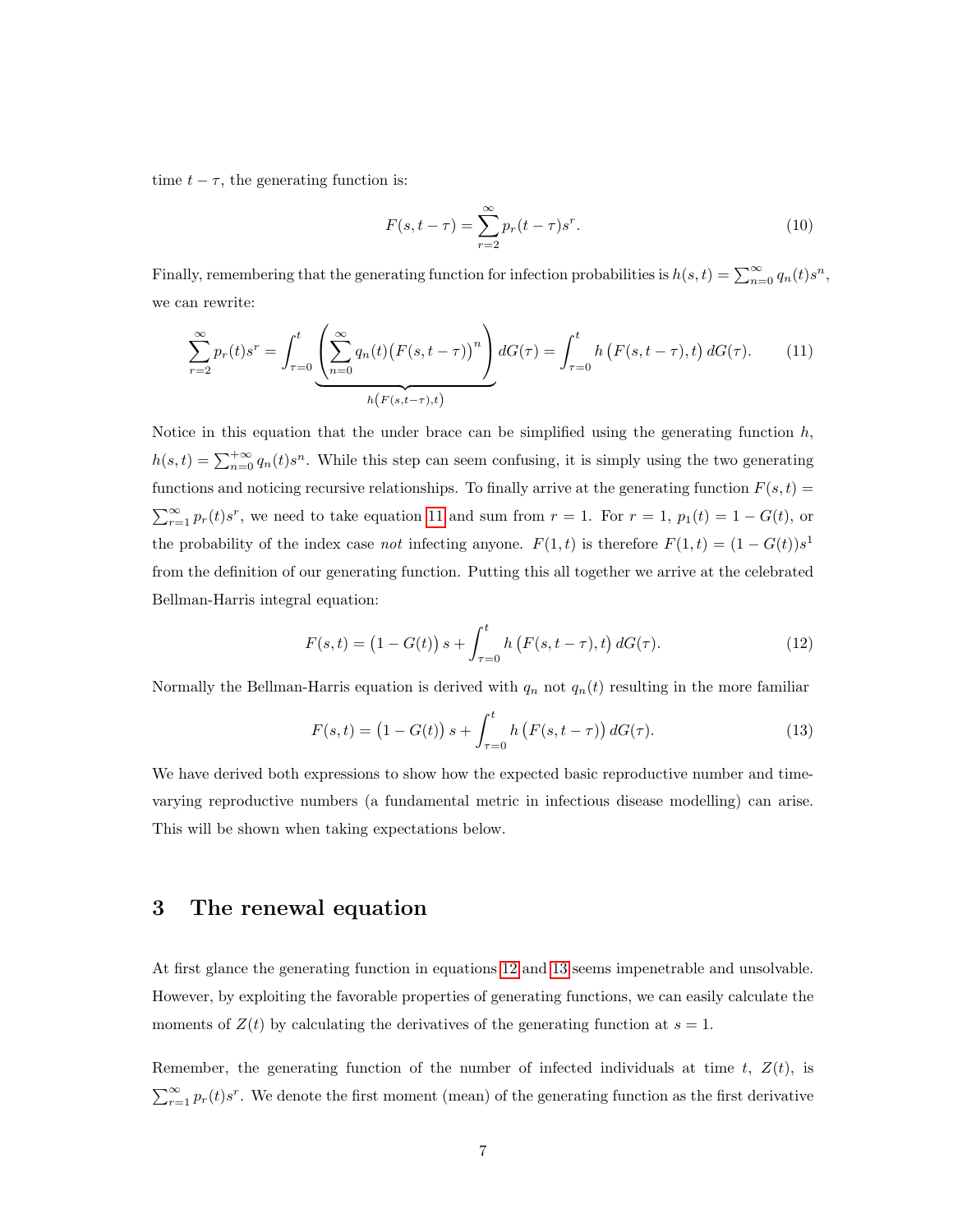evaluated at  $s = 1$ :

$$
F(s,t) = \mathbb{E}[s^{Z(t)}] = \sum_{r=1}^{\infty} p_r(t)s^r
$$
 (14)

$$
\mathbb{E}[Z(t)] = f(t) = \frac{\partial F(s,t)}{\partial s}|_{s=1} = \sum_{r=1}^{\infty} r p_r(t).
$$
\n(15)

Here  $f(t)$  is the average or expected number of infected individuals at time t. To get  $f(t)$  we take the first derivative of the Bellman-Harris integral equation [\(12\)](#page-6-1), and get:

$$
\frac{\partial F(s,t)}{\partial s} = 1 - G(t) + \int_{\tau=0}^{t} \frac{\partial F(s,t-\tau)}{\partial s} \frac{\partial h}{\partial s} \left( F(s,t-\tau),t \right) g(\tau) d\tau.
$$
 (16)

Now, by using the properties of generating functions and evaluating at  $s = 1$ 

$$
\frac{\partial F(s,t)}{\partial s}|_{s=1} = f(t) = 1 - G(t) + \int_{\tau=0}^{t} \underbrace{\frac{\partial F}{\partial s}(1,t-\tau)}_{f(t-\tau)} \frac{\partial h}{\partial s} \left( F(1,t-\tau),t \right) g(\tau) d\tau. \tag{17}
$$

From the definition of the generating function  $F(1, t-\tau) = \sum_{r=1}^{\infty} p_r(t-\tau)1^r = \sum_{r=1}^{\infty} p_r(t-\tau) = 1$ , and the derivative of the generating function  $h(s,t)$ , is  $\frac{\partial h}{\partial s}(s,t) = \sum_{n=1}^{\infty} n q_n(t) s^{n-1}$  so to compute the average number of individuals a infected individual infects we again take the derivative of the generating function and evaluate at  $s = 1$ ,

$$
\frac{\partial h}{\partial s}\left(F(1, t - \tau), t\right) = \frac{\partial h}{\partial s}(1, t) = \sum_{n=1}^{\infty} n q_n(t) = R_t.
$$
\n(18)

This quantity is a the time-varying reproductive number. If we did this derivation using a fixed, time invariant  $q_n$ , then the expected value would have been

$$
\frac{\partial h}{\partial s} \left( F(1, t - \tau) \right) = \frac{\partial h}{\partial s} (1) = \sum_{n=1}^{\infty} n q_n = R_0.
$$
 (19)

These two equations show clearly how the basic and time-varying reproductive number arises from a carefully designed stochastic counting process. There is a clear intuition how reproductive numbers arise: first we design a time dependent branching process where there is a stochastic number,  $n$ , individuals that can be infected in time. Taking the expected value of  $q_n$  from the first derivative of its generating function evaluated at  $s = 1$  gives us the expected reproductive numbers - or the average number of infections a given individual infects. In this paper we show that this can be made time varying by changing  $q_n$  to  $q_n(t)$ .

Incorporating  $R_t$  we get a renewal equation for the first moment of  $Z(t)$ :

$$
\mathbb{E}[Z(t)] = f(t) = 1 - G(t) + R_t \int_{\tau=0}^t f(t-\tau)g(\tau)d\tau,
$$
\n(20)

where the term  $1 - G(t)$  is the survival probability of the first infection or index infection. This term arises from  $p_1(t)$ , or the probability of seeing the first infection at time t.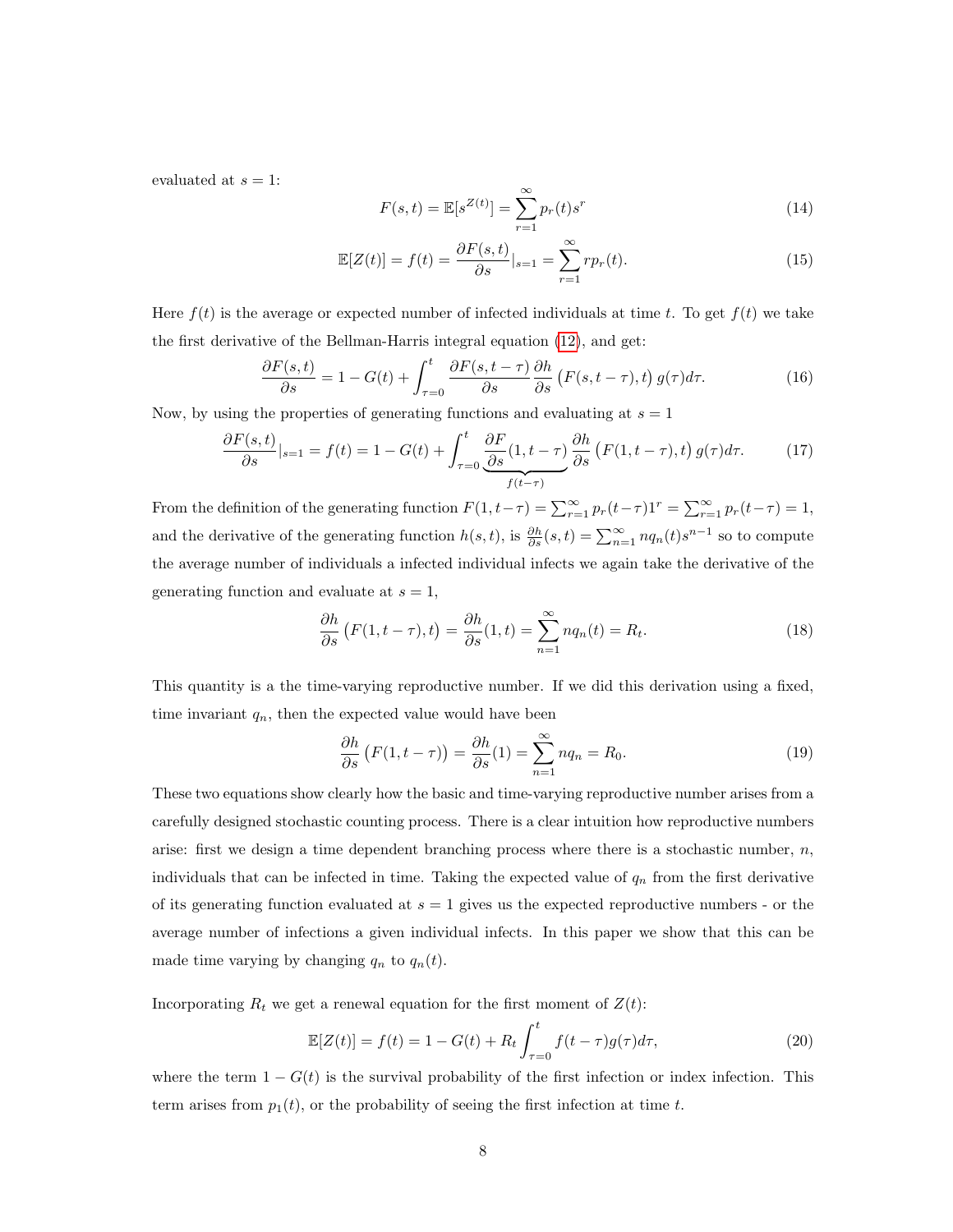#### 4 Imported or exogenous sources of infection

In the renewal equation, there are two major components. The first term arises from  $p_1(t)$ , or the probability of seeing the first infection at time  $t$ . By assuming this first infection occurs straight away, this term disappears and we derive the renewal equation widely used in epidemic modelling [\[8,](#page-16-1) [21\]](#page-17-3). Even when not making this assumption, the survival function tends to zero with time and therefore does not not contribute to the epidemic, but simply starts it. And once started, the second convolutional term in the renewal equation accounts for secondary cases and the chain of new infections - a convolution of its own history with some serial interval distribution. However, while the second term, that arises as a logical consequence from an age-dependent branching process, and does intuitively represent secondary infections in an outbreak, there is no term in the renewal equation for repeated seed infections or an exogenous source. There is only ever one seed infection or index case.

Exogenous sources are an important component in epidemic modelling, and account for infections entering from outside a system. Depending on the scale of modelling, it can represent zoonosis events, or importations from one geographic region to another by flights, etc. The splitting of the epidemic into exogenous and endogenous components, to our knowledge, is not formally defined in any previous renewal frameworks. From a intuitive view, not having these components separated means we only ever look at part of the epidemic. Consider the case of an influenza epidemic. A person flies in from a country experiencing an outbreak, this person then travels to a city where secondary infection occurs. The reproductive number and convolution part of the renewal equation describes this process, but *does not* account for repeated introductions from other individuals flying in. Similarly, just looking at flights would only show part of the picture. This phenomenon is very general and observed in multiple disciplines [\[25\]](#page-18-2).

In this section we will derive a renewal equation that accounts of exogenous sources at arbitrary times. It is useful to visualise the terms in the renewal equation (Figure 1) to see how it can easily be extended to include an exogenous component. Let us first consider a hypothetical scenario, or a new disease occurring in a homogeneously mixed immunologically naive population. We say this new disease has a serial interval distribution that is Rayleigh  $(g(\tau) = \sigma \tau e^{-\frac{1}{2}\sigma \tau^2})$  with  $\sigma = 1$ . The renewal equation is

<span id="page-8-0"></span>
$$
f(t) = 1 - G(t) + R_0 \int_{\tau=0}^{t} f(t-\tau)g(\tau)d\tau
$$
\n(21)

$$
= \mu(t) + R_0 f * g(t) \tag{22}
$$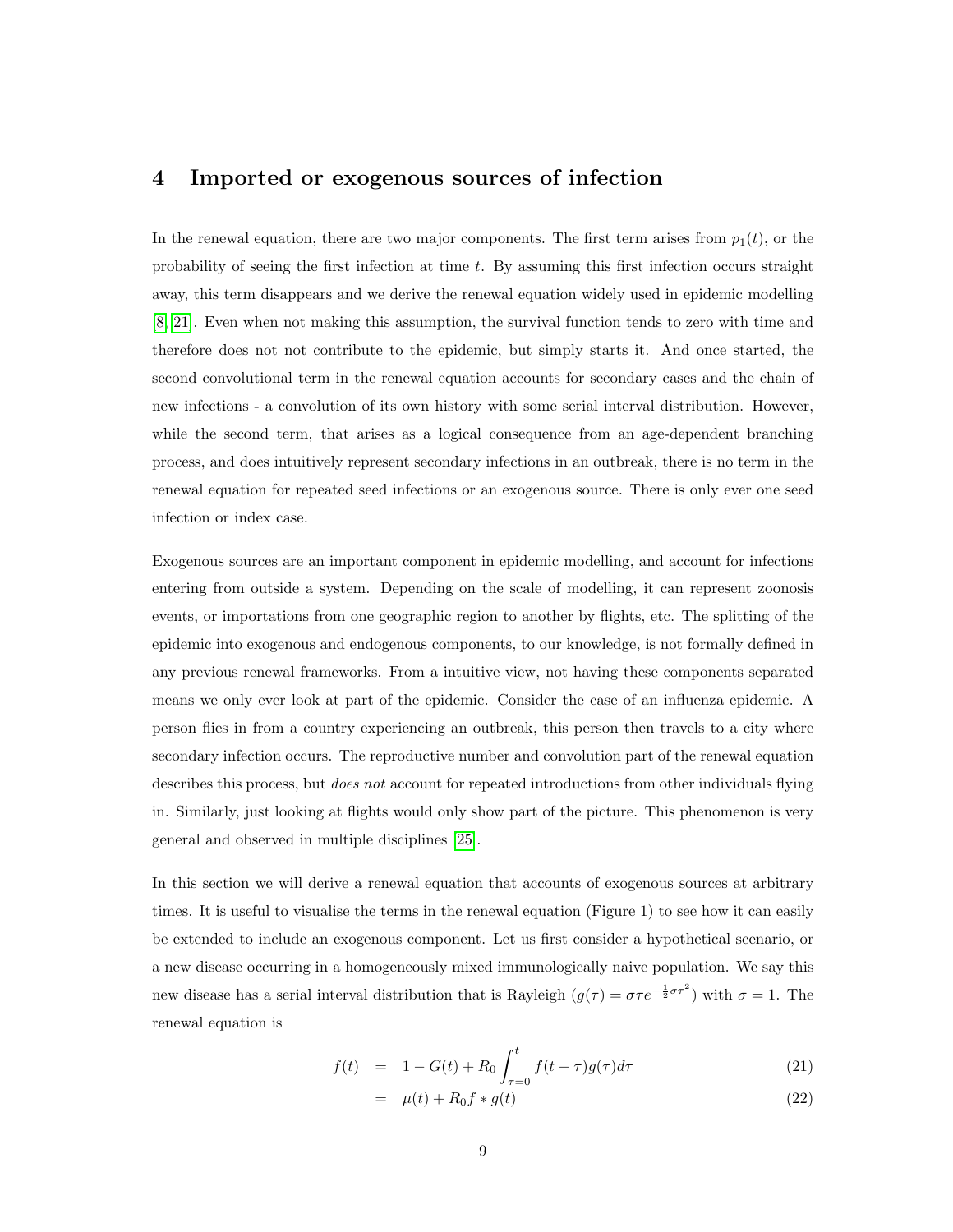

Figure 1: 4 different exogenous terms (a)  $1-G(t)$  (b)  $\mathcal{H}(t-s_i)(1-G(t-s_i))$  (c)  $\sum_{i=1}^{n} \mathcal{H}(t-s_i)(1-G(t-s_i))$ and (d)  $H(t - s_i)\alpha$ , with  $R_0 = \{0.5, 0.8, 1, 1.2\}$ , with serial interval distribution from a Rayleigh(1)

.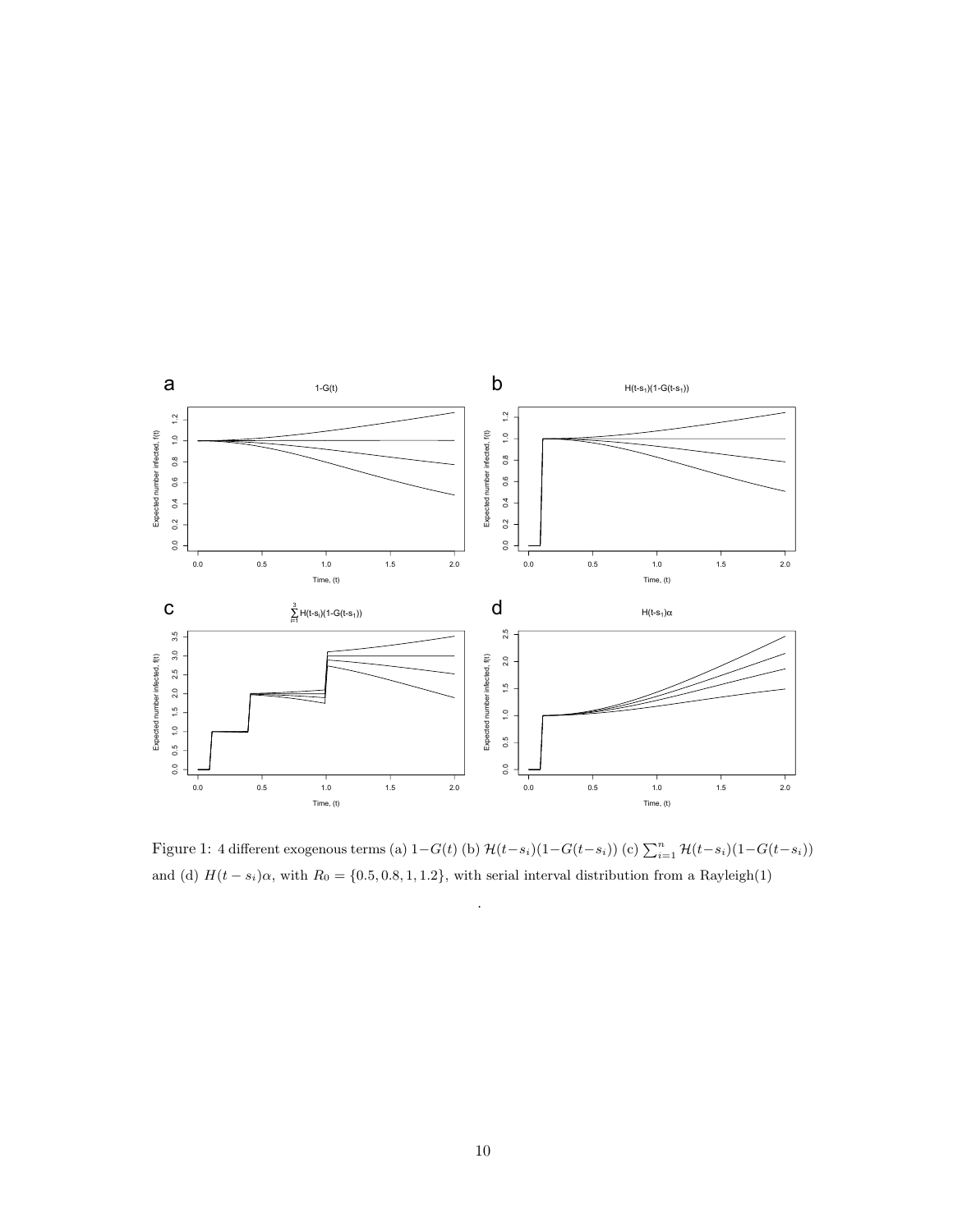where ∗ is a condensed convolution notation. We can solve the renewal equation using quadrature and see how the expected number of infected individuals evolves through time. Figure 1a shows the solution to equation [21](#page-8-0) for an the index case starting at  $t = 0$ , and for  $R_0 = \{0.5, 0.8, 1, 1.2\}$ . However, equally, we can solve the renewal equation for a single index case starting at some future time  $t = s_1$ ,

$$
f(t) = (1 - G(t - s_1))\mathcal{H}(t - s_1) + R_0 f * g(t)
$$
\n(23)

$$
= \mu(t - s_1) + R_0 f * g(t), \tag{24}
$$

where here we have introduced the Heaviside step function,

$$
\mathcal{H}(x) \begin{cases} 0, & x < s_i \\ 1, & x > s_i \end{cases} \tag{25}
$$

for importation time  $s_i$ . Figure 1b shows this delayed importation, where the whole process shifts to start after  $s_1$ , after which it is identical to the unshifted version.

And sum multiple renewal processes with exogenous inputs at different times i.e.:

$$
f(t) = \sum_{i=1}^{n} f_i(t) \tag{26}
$$

$$
= \sum_{i=1}^{n} \mathcal{H}(t - s_i) \left( 1 - G(t - s_i) \right) + R_0 f * g(t) \tag{27}
$$

$$
= \sum_{i=1}^{n} \mu(t - s_i) + R_0 f * g(t) \tag{28}
$$

Here exogenous sources occur at times  $s_i$ , and the endogenous process begins at  $s_1$ . Our superposition of multiple renewal processes differs from the S-renewal process[\[26\]](#page-18-3) in that we do not consider differing convolutional terms. We justify this by saying there is no difference in the exogenous infections, they are the same disease as the endogenous ones, except they have entered the system from the outside and not as a secondary infection. To our knowledge this is a new derivation of the superposition renewal equation. To understand the dynamics of this superposition. In Figure 1c there are three exogenous events at times  $s_1 = 0.1$ ,  $s_2 = 0.4$ ,  $s_3 = 1$ . These exogenous infections seed the epidemic and allow it to increase. It is easy to see that an arbitrary function can be used in place of the Heaviside step function. As an example, figure 1d shows the example of a constant rate of importation at all times t, i.e.  $\alpha(1 - G(t - s_1))$ . In this figure the number of infections does not reduce beyond the exogenous rate. This derivation justifies the use of an exogenous term in the renewal equation and specifies how to create one.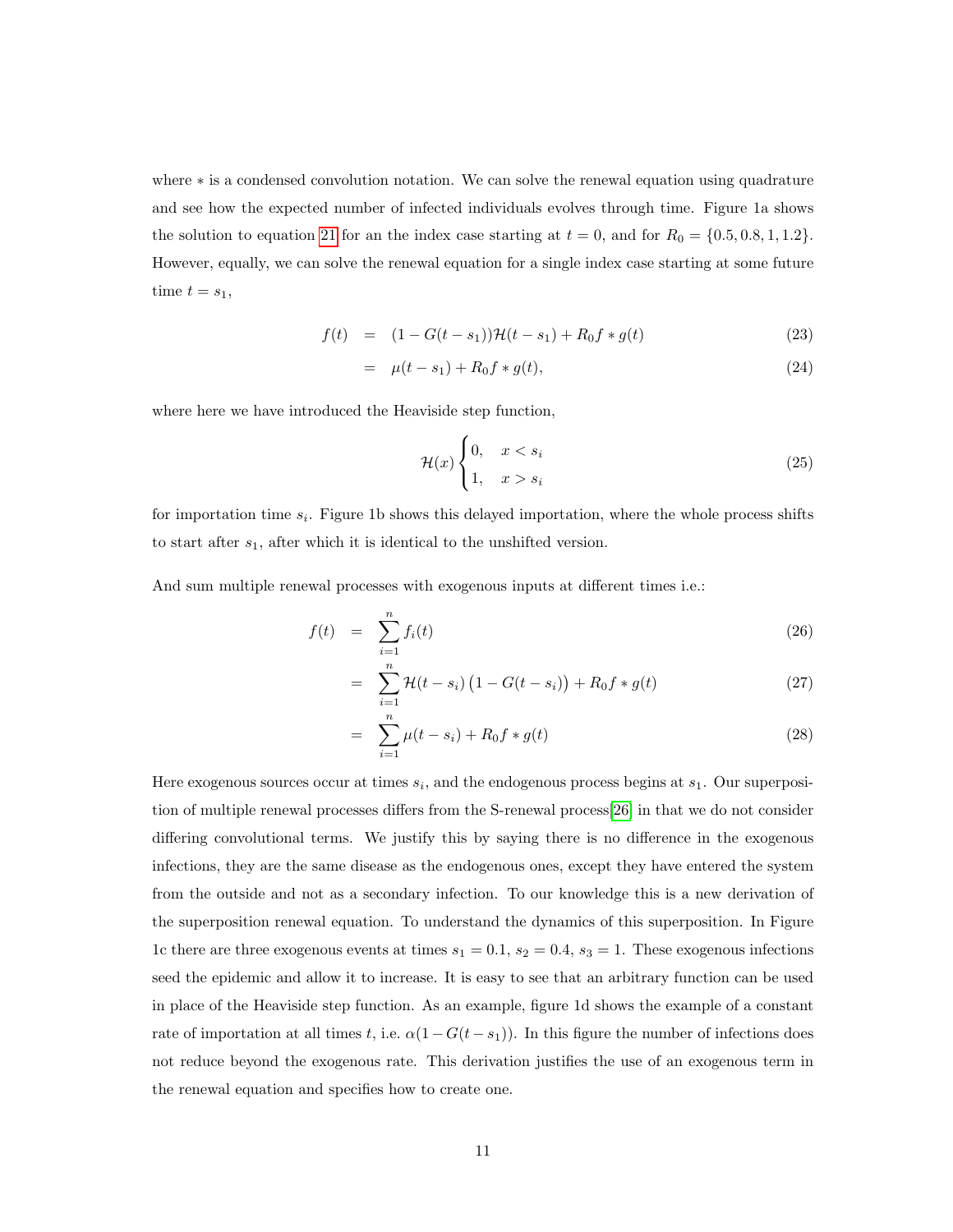There are two considerations to note, first, this exogenous term can be used to estimate when the first case occurred in an epidemic. Second, when performing inference, an analytic expression for the Heaviside function such as  $\frac{1}{1+e^{2kx}}$  for an arbitrary large k can be used. Our final renewal equation is:

<span id="page-11-0"></span>
$$
\mathbb{E}[Z(t)] = f(t) = \underbrace{\mu(t)}_{exogenous} + R_0 \underbrace{\int_{\tau=0}^{t} f(t-\tau)g(\tau)d\tau}_{endogenous}
$$
(29)

It is of interest here to note that equation [29](#page-11-0) has deep connections with other counting processes such as Hawkes self-exciting stochastic processes [\[15\]](#page-17-7). Indeed, in a nice convergence of theory, it has been shown that the expected value of the Hawkes intensity function results in exactly the same renewal equation we have derived [\[24\]](#page-18-4).

#### 5 Inference using the renewal equation

The renewal equation [29](#page-11-0) can be solved in closed form for a few special cases such as an exponential  $G(t)$  (Markov branching process), and often the equation is studied in  $\lim t \to \infty$ . In such cases the Laplace transform is taken to simplify the convolution to a product. Numerically, quadrature can be used, which results in solving a system of linear equations or using approaches like the Trapezium rule.

Often however, data is not continuous and binned into hourly, daily etc counts. For discrete data, the equation can be represented in binned form as:

<span id="page-11-1"></span>
$$
f(t) = \mu(t) + R_t \sum_{\tau < t} f(t - \tau) g(\tau) \tag{30}
$$

In this binned discrete form, the model for  $f$  can be thought of as an Autoregression with coefficients determined by the serial interval distribution  $g(\tau)$ . Once again this is a convergence of theory, [\[24\]](#page-18-4) show that the expectation of the intensity function of a Hawkes process results exactly in equation [29,](#page-11-0) and [\[17,](#page-17-8) [18\]](#page-17-9) have shown that a binned Hawkes process is an  $AR(\infty)$  process, that can be approximated by an  $AR(p)$ , with p lags. Therefore the renewal equation, in discrete form, is therefore deeply connected to standard time series approaches. These time series approaches are very effective [\[20\]](#page-17-10) in forecasting but do not yield useful information about the underlying epidemiological mechanism and are largely "black box". Using the discrete renewal equation can have all the benefits of time series forecasting but is built from a mechanism rooted in infectious disease epidemiology and therefore has explainable and interpretable dynamics.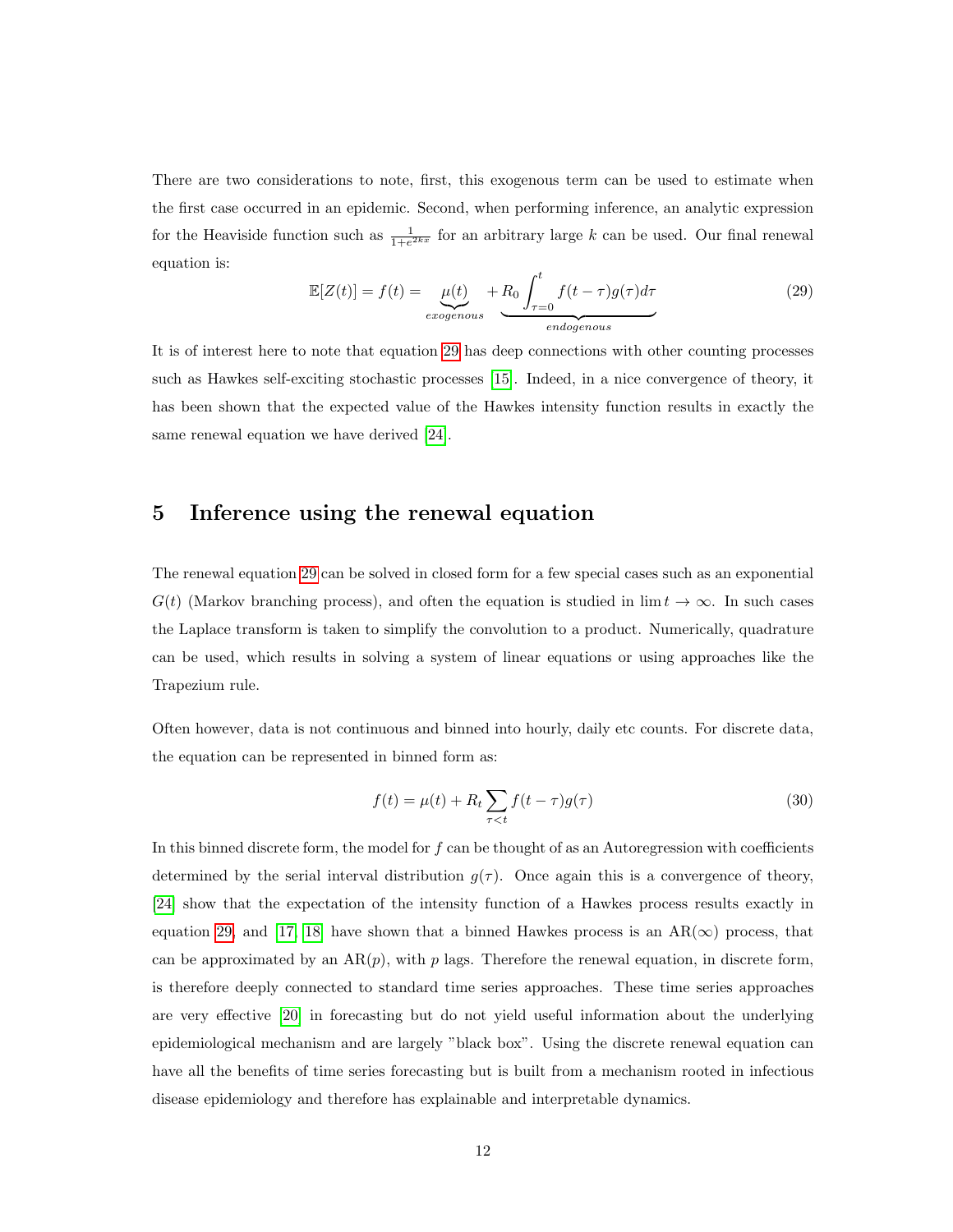Equation [30](#page-11-1) is highly flexible, and complicated non-parametric functions can be used for  $\mu(t)$ , and  $R_t$ . From a computational complexity view, equation [30](#page-11-1) is quadratic  $\mathcal{O}(n^2)$ , which is limiting, but given the discretisation of time can handle most epidemic data. The equation is also easy to evaluate and is therefore amenable to implementation in state-of-the-art Bayesian MCMC software such as Stan. In a Bayesian Hierarchical framework a general model would be:

$$
\theta, \phi, \mu_t, R_t \sim p(\cdot) \tag{31}
$$

$$
f(t) = \mu_t + R_t \sum_{\tau < t} f(t - \tau) g(\tau) \tag{32}
$$

$$
y \sim p(f(t), \phi) \tag{33}
$$

In this hierarchical Bayesian framework, the first line are the prior distributions for hyperparameters  $\theta$ ,  $\phi$ ,  $\mu_t$  and  $R_t$ .  $\theta$  is a hyperparameter for the serial interval distribution, and can be given vague or strong priors, or fixed (given known biology).  $\phi$  is a parameter for variance or overdispersion.  $\mu(t)$  is the exogenous component, that models the number of new infections entering the modelled system at time t. It can incorporate information on movement etc.  $R_t$  is modelled by some function such as a stochastic process, polynomials, splines etc. The second line is the discrete binned renewal equation. We note here,  $g(\tau)$  can be multivariate and incorporate information on genetics or spatial distance. Typically,  $g(\tau)$  is a Rayleigh, Log Normal, or Gamma distribu-tion [\[8\]](#page-16-1). Equivalently,  $\mu(t)$  can spatially vary and can be modelled effectively by log Gaussian Cox Processes. The third and final line is the likelihood function, which for aggregated count data is generally negative binomial, i.e.

$$
y \sim \binom{y+\phi-1}{y} \left(\frac{f(t)}{f(t)+\phi}\right)^y \left(\frac{\phi}{f(t)+\phi}\right)^{\phi}.
$$
 (34)

Our negative binomial is the reparameterisation where the location parameter, or mean, is our renewal equation  $E[y] = f(t)$  and the variance is  $E[(y - E[y])^2] = f(t) + \frac{f(t)^2}{\phi}$  $\frac{t}{\phi}$ . The unnormalised posterior distribution is then

<span id="page-12-0"></span>
$$
p(\theta, \phi, \mu_t, R_t | y) \propto p(y|f(t), \phi)p(f(t)|\theta, \mu_t, R_t)p(\theta)p(\mu_t)p(R_t)p(\phi).
$$
\n(35)

Posterior expectations can be calculated through approximate inference or via full MCMC sampling.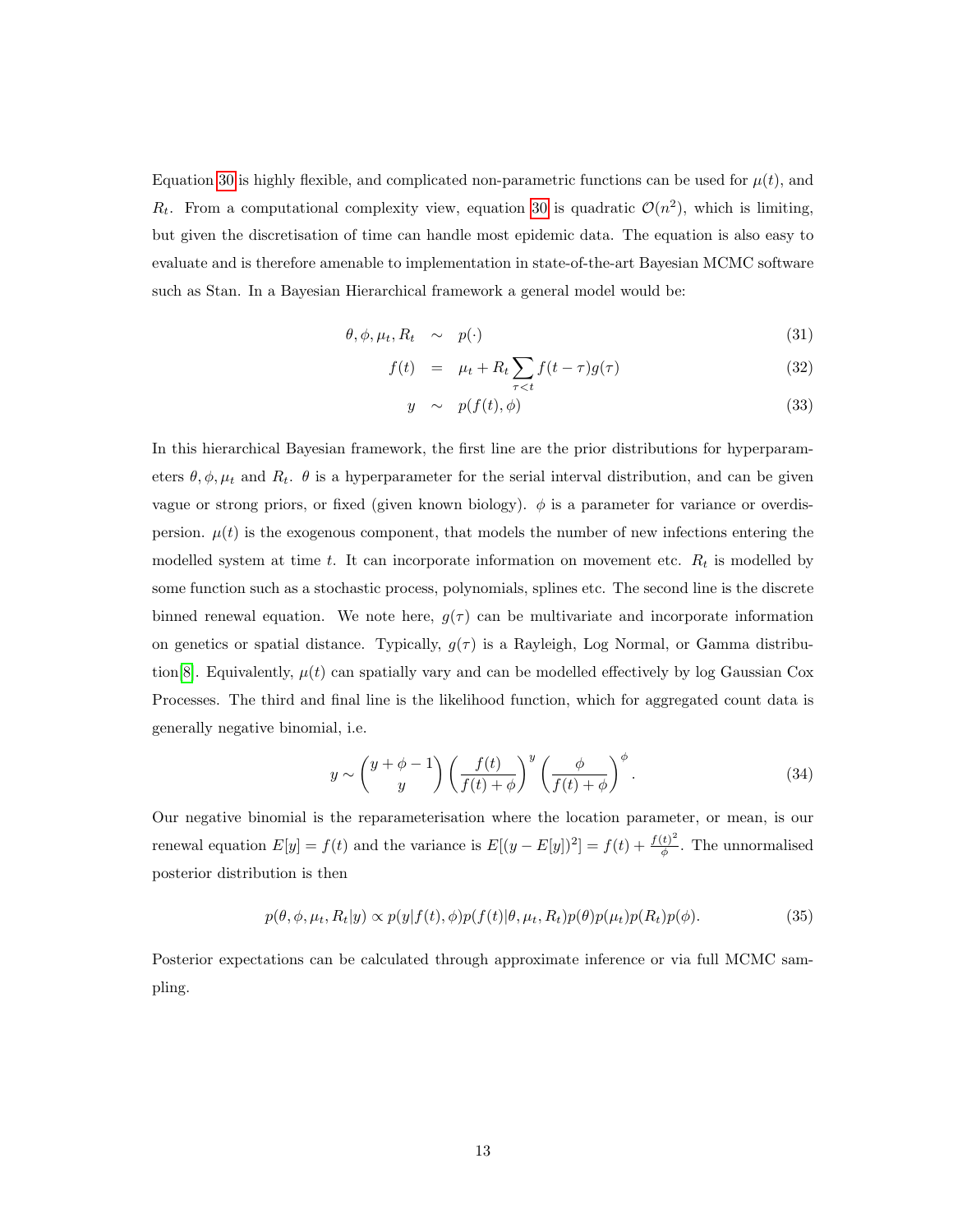## 6 Fitting a renewal model to South Korea data from the COVID-19 pandemic

We fit a discrete renewal process with an exogenous component to COVID-19 case data for South Korea. Given the high testing capacity in South Korea, case data is generally considered reliable. However extensions can be included to model death data [\[10\]](#page-17-11). We consider  $q(\tau)$  to be the serial interval distribution and fixed as Gamma[\[5\]](#page-16-7) i.e:

$$
g \sim \text{Gamma}(6.5, 0.62).
$$

The serial interval distribution is discretised as  $g_s = \int_{s=0.5}^{s=0.5} g(\tau) d\tau$  for  $s = 2, 3, ...$ , and  $g_1 =$  $\int_0^{1.5} g(\tau) d\tau$ . We paramaterise the time-varying reproduction number as  $R_t = exp(\epsilon_t)$ , with the exponential to ensure positivity.  $\epsilon_t$  is a AR(2) process that starts with  $\epsilon_1 \sim N(-1, 0.1)$ , and  $\epsilon_2 \sim N(-1, \sigma_t^*)$ :

$$
\epsilon_t \sim N(\rho_1 \epsilon_{t-1} + \rho_2 \epsilon_{t-2}, \sigma_t^*) \text{ for } t = \{3, 4, 5, \dots\},\tag{36}
$$

with independent priors on  $\rho_1$  and  $\rho_2$  that are normal distributions conditioned to be in [0,1]; the prior for  $\rho_1$  is a  $N(0.8, .05)$  distribution constrained to the unit interval and the prior for  $\rho_2$  is a  $N(0.1, 0.05)$  distribution constrained to the unit interval. The prior for  $\sigma_t$ , the standard deviation of the stationary distribution of  $\epsilon_t$  is chosen as  $\sigma_t \sim N^+(0,1)$ . The standard deviation of the weekly updates to achieve this standard deviation of the stationary distribution is  $\sigma_t^* = \sigma_t \sqrt{1 - \rho_1^2 - \rho_2^2 - 2\rho_1^2 \rho_2/(1 - \rho_2)}$ . Other stochastic processes such as a Gaussian process or random walks could also be readily used. The exogenous component, accounting for importations into South Korea was modelled for the first  $t = \{1, \ldots, 40\}$  days, from 2019/12/31 upto 2020/02/04 where travel restrictions were imposed [\[14\]](#page-17-12). We choose independent daily effects for  $\mu_t \sim$  Exponential(0.5). The posterior distribution is then found through equation [35.](#page-12-0) Estimates from this model are shown in Figure [2.](#page-14-0) For South Korea, there was a rapid rise in cases with a large  $R_t$  in early January, followed by a reduction and a period of  $R_t$  below 1.0. During this period, the cases numbers reduced so there were some days where no new cases were observed. In June, South Korea started experiencing smaller second waves with  $R_t$  greater than 1.0 for short periods of time. Throughout this time our importation model fits a small but non-zero number of expected importations.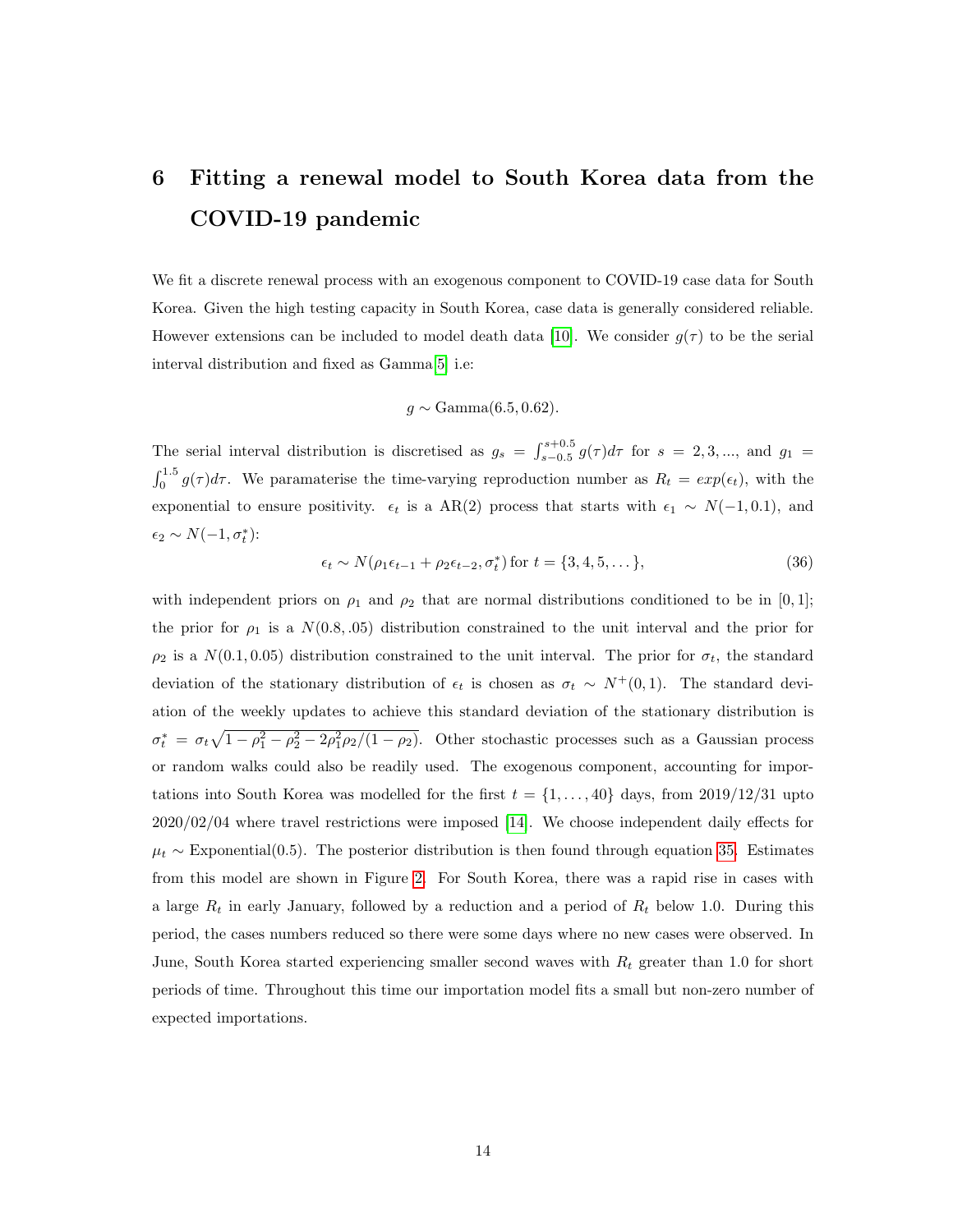<span id="page-14-0"></span>

Figure 2: Top: Observed cases (red), predicted cases (blue line), and 95% credible interval (blue ribbon). Middle: Estimated reproduction number (green line) with 95% credible interval (green ribbon). Bottom: Estimated importations (orange line) with 95% credible interval (orange ribbon).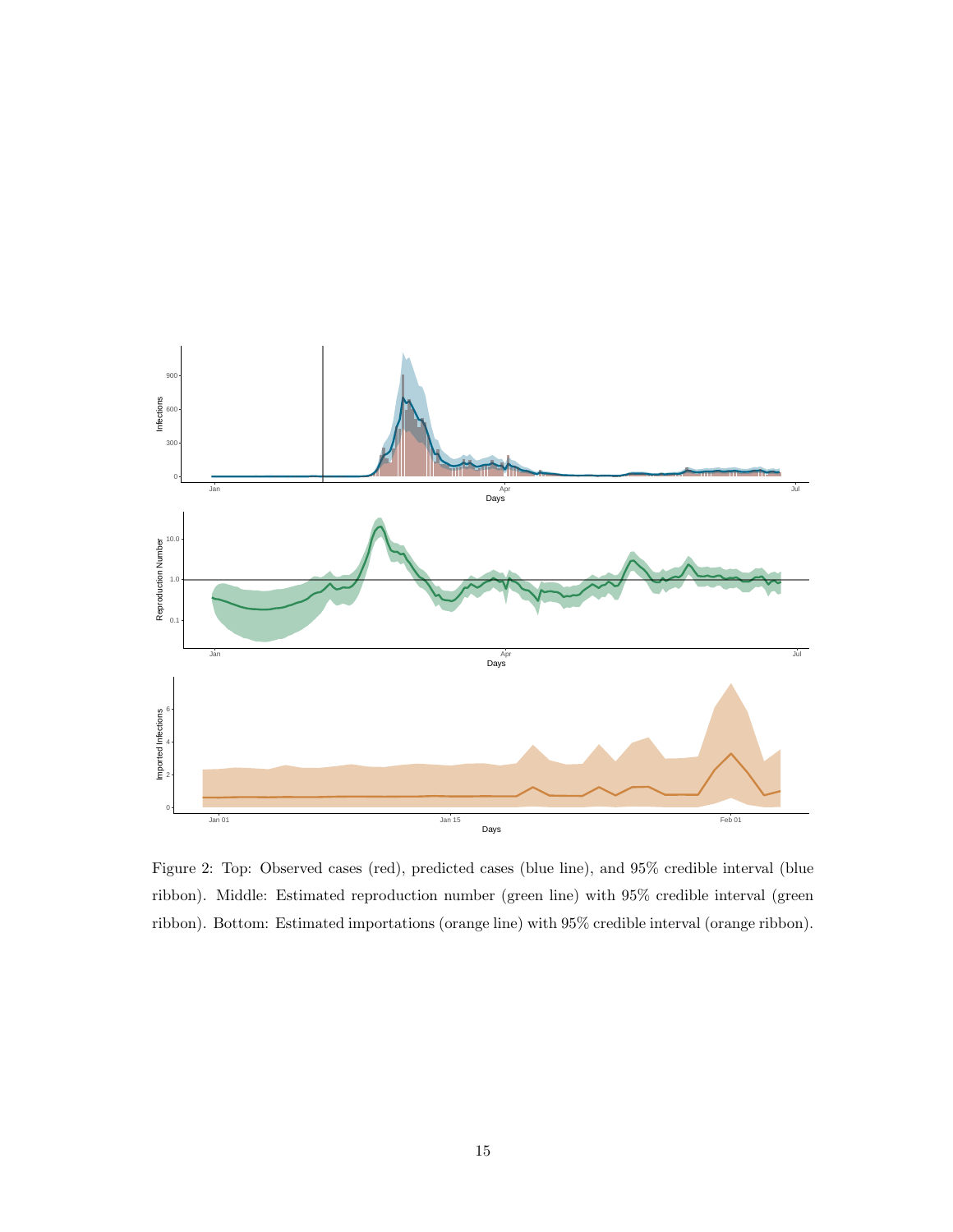#### 7 Conclusion

In this paper we have derived from first principles how the renewal equation arises from a stochastic age-dependent branching process. In this derivation we show how the time-varying reproduction number emerges, and how it is possible to incorporate the exogenous infections such as importations or zoonoses. We then highlight how to perform full Bayesian inference over the renewal equation and provide an example modelling COVID-19 case data in South Korea.

The renewal equation is deeply connected with other approaches in epidemiology such as SEIR models [\[7\]](#page-16-3), Hawkes processes [\[24\]](#page-18-4), and autoregressive processes [\[17\]](#page-17-8). The benefit of the more complicated derivation we have showcased in this paper is that it allows the ability to disentangle what is possible to model in the renewal equation by referring to the underlying assumptions in the age-dependent branching process. For example, it does not seem principled, within the renewal equation, to allow the serial interval distribution to be time varying. To do so would result in a very different generating function. Rather, the serial interval distribution is interpreted as a fundamental property of a given pathogen; changes in the rate of transmission happen through the time-varying reproduction number.

Our derivation provides a means to incorporate more complex epidemiological processes within the renewal process but ensuring that these additions can be considered from a principled mathematical foundation.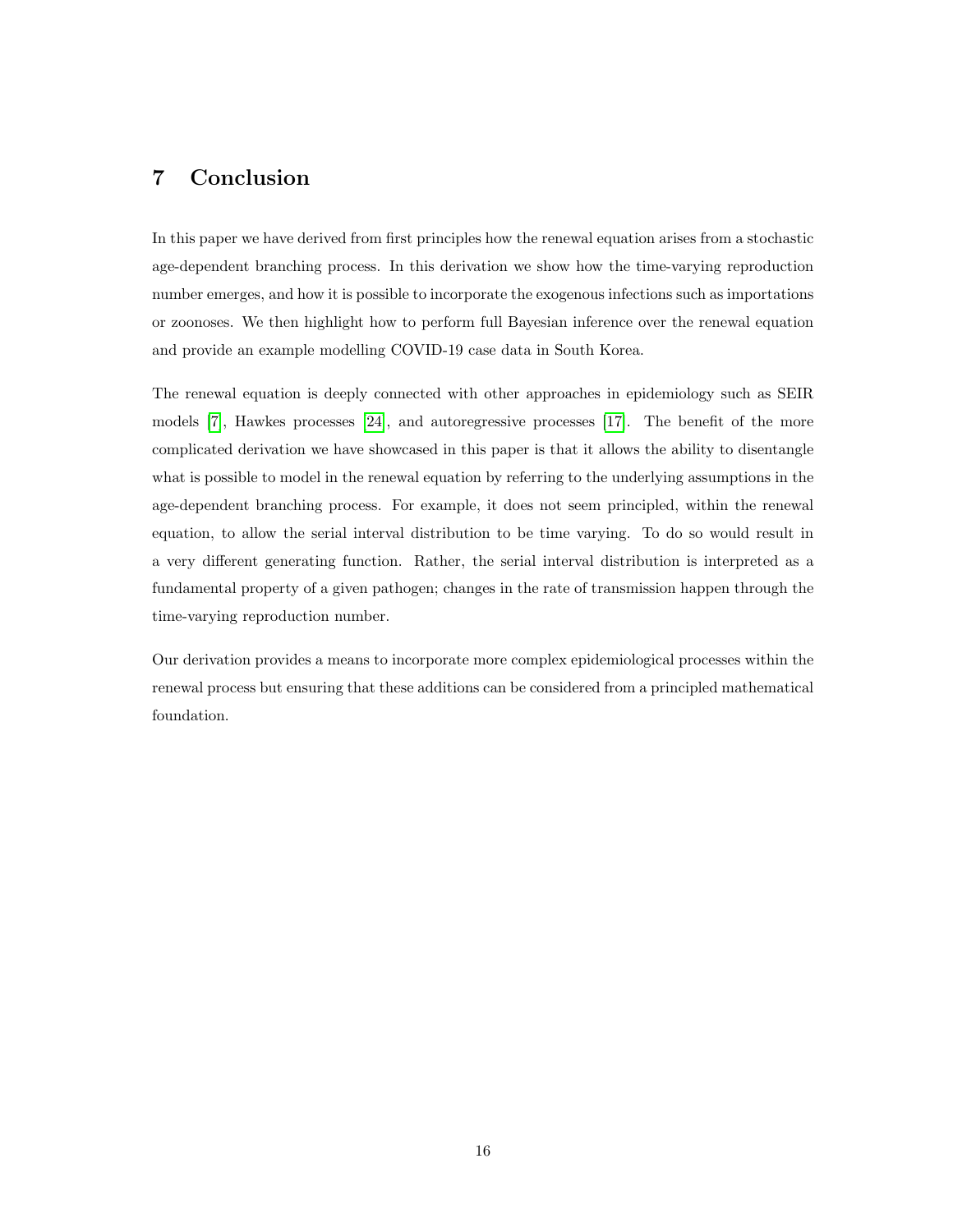### 8 Funding

SB would like to acknowledge the NIHR BRC Imperial College NHS Trust Infection and COVID themes the Academy of Medical sciences Springboard award and the Bill and Melinda Gates Foundation.

### References

- <span id="page-16-4"></span>[1] R. Bartoszynski. "Branching Processes and the Theory of Epidemics". In: Proceedings of the Fifth Berkeley Symposium on Mathematical Statistics and Probability (1967).
- <span id="page-16-0"></span>[2] R. Bellman and T. E. Harris. "On the Theory of Age-Dependent Stochastic Branching Processes". In: Proceedings of the National Academy of Sciences (1948). ISSN: 0027-8424. DOI: [10.1073/pnas.34.12.601](http://dx.doi.org/10.1073/pnas.34.12.601).
- <span id="page-16-5"></span>[3] R. Bellman and T. Harris. "On Age-Dependent Binary Branching Processes". In: The Annals of Mathematics (1952). issn: 0003486X. doi: [10.2307/1969779](http://dx.doi.org/10.2307/1969779).
- <span id="page-16-6"></span>[4] A. T. Bharucha-Reid. "On the Stochastic Theory of Epidemics". In: Proceedings of the Third Berkeley Symposium on Mathematical Statistics and Probability, Volume 4: Contributions to Biology and Problems of Health. Berkeley, Calif.: University of California Press, 1956, pp. 111-119. URL: <https://projecteuclid.org/euclid.bsmsp/1200502550>.
- <span id="page-16-7"></span>[5] Q. Bi et al. "Epidemiology and transmission of COVID-19 in 391 cases and 1286 of their close contacts in Shenzhen, China: a retrospective cohort study". In: The Lancet Infectious Diseases (2020). ISSN: 14744457. DOI: [10.1016/S1473-3099\(20\)30287-5](http://dx.doi.org/10.1016/S1473-3099(20)30287-5).
- <span id="page-16-2"></span>[6] S. Cauchemez et al. "Unraveling the drivers of MERS-CoV transmission". In: Proceedings of the National Academy of Sciences of the United States of America (2016). issn: 10916490. DOI: [10.1073/pnas.1519235113](http://dx.doi.org/10.1073/pnas.1519235113).
- <span id="page-16-3"></span>[7] D. Champredon, J. Dushoff, and D. J. Earn. "Equivalence of the Erlang-distributed SEIR epidemic model and the renewal equation". In: SIAM Journal on Applied Mathematics (2018). issn: 00361399. doi: [10.1137/18M1186411](http://dx.doi.org/10.1137/18M1186411).
- <span id="page-16-1"></span>[8] A. Cori et al. "A new framework and software to estimate time-varying reproduction numbers during epidemics". In: American Journal of Epidemiology (2013). ISSN: 00029262. DOI: [10.](http://dx.doi.org/10.1093/aje/kwt133) [1093/aje/kwt133](http://dx.doi.org/10.1093/aje/kwt133).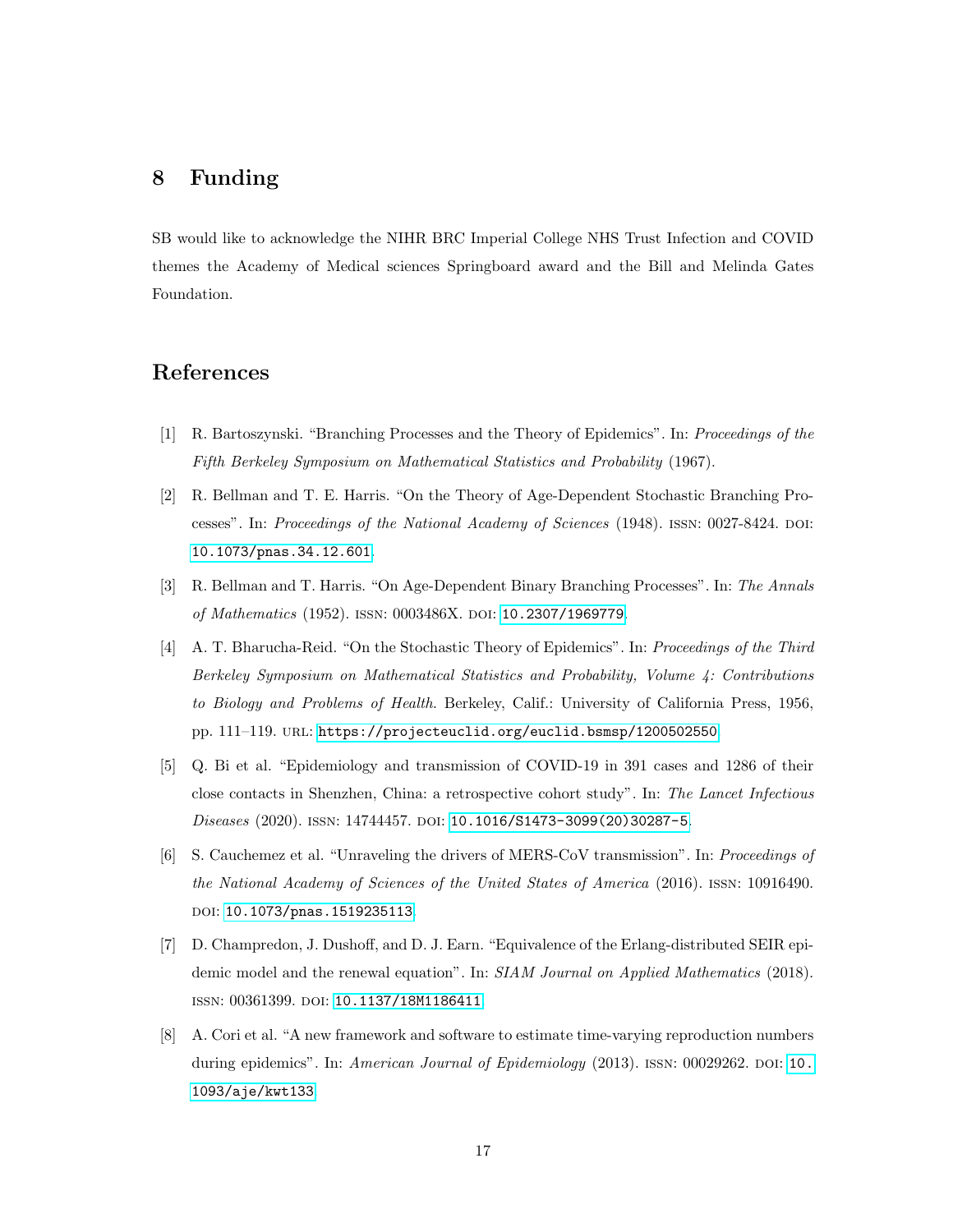- <span id="page-17-0"></span>[9] W. Feller. "On the Integral Equation of Renewal Theory". In: The Annals of Mathematical Statistics (1941). ISSN: 0003-4851. DOI: [10.1214/aoms/1177731708](http://dx.doi.org/10.1214/aoms/1177731708).
- <span id="page-17-11"></span>[10] S. Flaxman et al. "Estimating the effects of non-pharmaceutical interventions on COVID-19 in Europe". In: Nature (2020). ISSN: 14764687. DOI: [10.1038/s41586-020-2405-7](http://dx.doi.org/10.1038/s41586-020-2405-7).
- <span id="page-17-2"></span>[11] C. Fraser. "Estimating individual and household reproduction numbers in an emerging epi-demic". In: PLoS ONE (2007). ISSN: 19326203. DOI: [10.1371/journal.pone.0000758](http://dx.doi.org/10.1371/journal.pone.0000758).
- <span id="page-17-5"></span>[12] W. Getz and J. Lloyd-Smith. "Basic methods for modeling the invasion and spread of con-tagious diseases". In: 2006. DOI: [10.1090/dimacs/071/05](http://dx.doi.org/10.1090/dimacs/071/05).
- <span id="page-17-6"></span>[13] N. C. Grassly and C. Fraser. Mathematical models of infectious disease transmission. 2008. DOI: [10.1038/nrmicro1845](http://dx.doi.org/10.1038/nrmicro1845).
- <span id="page-17-12"></span>[14] T. Hale et al. "Oxford COVID-19 Government Response Tracker, Blavatnik School of Government." In: Working Paper (2020).
- <span id="page-17-7"></span>[15] A. G. Hawkes. "Spectra of some self-exciting and mutually exciting point processes". In: Biometrika 58.1 (1971), pp. 83-90. ISSN: 00063444. DOI: [10.1093/biomet/58.1.83](http://dx.doi.org/10.1093/biomet/58.1.83).
- <span id="page-17-1"></span>[16] W. O. Kermack and A. G. McKendrick. "A Contribution to the Mathematical Theory of Epidemics". In: Proceedings of the Royal Society A: Mathematical, Physical and Engineering Sciences 115.772 (1927), pp. 700–721. ISSN: 1364-5021. DOI: [10.1098/rspa.1927.0118](http://dx.doi.org/10.1098/rspa.1927.0118). URL: <http://rspa.royalsocietypublishing.org/cgi/doi/10.1098/rspa.1927.0118>.
- <span id="page-17-8"></span>[17] M. Kirchner. "Hawkes and INAR processes". In: Stochastic Processes and their Applications (2015). ISSN: 03044149. DOI: [10.1016/j.spa.2016.02.008](http://dx.doi.org/10.1016/j.spa.2016.02.008).
- <span id="page-17-9"></span>[18] M. Kirchner. "An estimation procedure for the Hawkes process". In: Quantitative Finance (2017). issn: 14697696. doi: [10.1080/14697688.2016.1211312](http://dx.doi.org/10.1080/14697688.2016.1211312).
- <span id="page-17-4"></span>[19] A. J. Lotka. "Studies on the mode of growth of material aggregates". In: American Journal of Science (1907). issn: 0002-9599. doi: [10.2475/ajs.s4-24.141.199](http://dx.doi.org/10.2475/ajs.s4-24.141.199).
- <span id="page-17-10"></span>[20] S. Makridakis, E. Spiliotis, and V. Assimakopoulos. "The M4 Competition: Results, findings, conclusion and way forward". In: International Journal of Forecasting (2018). issn: 01692070. DOI: [10.1016/j.ijforecast.2018.06.001](http://dx.doi.org/10.1016/j.ijforecast.2018.06.001).
- <span id="page-17-3"></span>[21] P. Nouvellet et al. "A simple approach to measure transmissibility and forecast incidence". In: Epidemics (2018). ISSN: 18780067. DOI: [10.1016/j.epidem.2017.02.012](http://dx.doi.org/10.1016/j.epidem.2017.02.012).